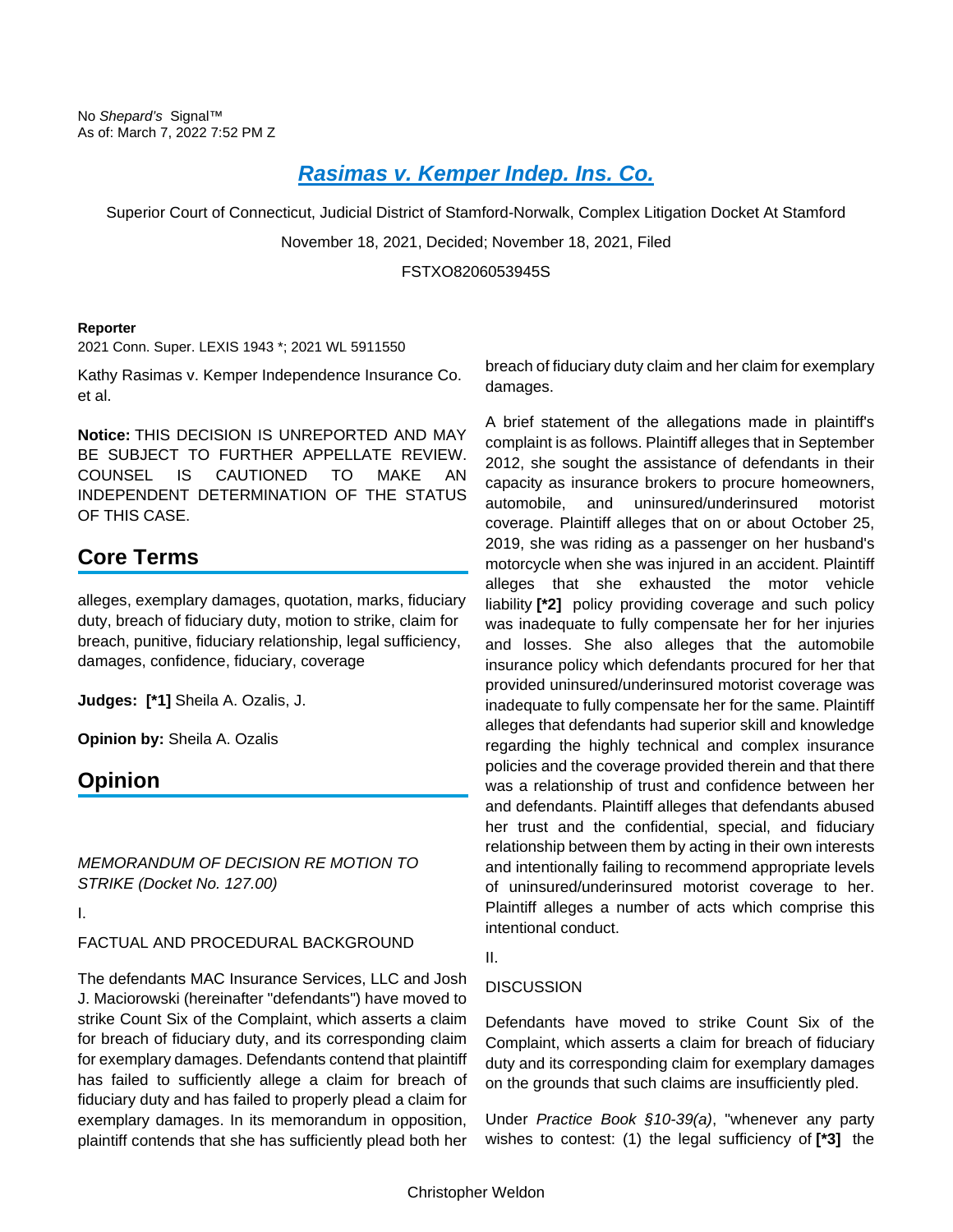allegations of any complaint, counterclaim or cross claim, or of any one or more counts thereof, to state a claim upon which relief can be granted; or (2) the legal sufficiency of any prayer for relief in any such complaint, counterclaim or cross complaint; or (3) the legal sufficiency of any such complaint, counterclaim or cross complaint, or any count thereof . . ."

"The proper method to challenge the legal sufficiency of a complaint is to make a motion to strike prior to trial." *[Gulack v. Gulack, 30 Conn.App. 305, 309, 620 A.2d 181](https://advance.lexis.com/api/document?collection=cases&id=urn:contentItem:3RX4-3BK0-003D-81Y4-00000-00&context=1000516)  [\(1993\)](https://advance.lexis.com/api/document?collection=cases&id=urn:contentItem:3RX4-3BK0-003D-81Y4-00000-00&context=1000516)*. "It is fundamental that in determining the sufficiency of a complaint challenged by a defendant's motion to strike, all well-pleaded facts and those facts necessarily implied from the allegations are taken as admitted." (Internal quotation marks omitted.) *[Violano v.](https://advance.lexis.com/api/document?collection=cases&id=urn:contentItem:4M4K-P000-0039-40N4-00000-00&context=1000516)  [Fernandez, 280 Conn. 310, 318, 907 A.2d 1188](https://advance.lexis.com/api/document?collection=cases&id=urn:contentItem:4M4K-P000-0039-40N4-00000-00&context=1000516) (2006)*. "If any facts provable under the express and implied allegations in the [plaintiffs'] complaint support a cause of action . . . the complaint is not vulnerable to a motion to strike." *[Bouchard v. People's Bank, 219 Conn. 465, 471,](https://advance.lexis.com/api/document?collection=cases&id=urn:contentItem:3RX4-0B90-003D-83WG-00000-00&context=1000516)  [594 A.2d 1 \(1991\)](https://advance.lexis.com/api/document?collection=cases&id=urn:contentItem:3RX4-0B90-003D-83WG-00000-00&context=1000516)*. The court must "construe the complaint in the manner most favorable to sustaining its legal sufficiency." (Internal quotation marks omitted.) *[Sullivan v. Lake Compounce Theme Park, Inc., 277](https://advance.lexis.com/api/document?collection=cases&id=urn:contentItem:4J6W-V5N0-0039-43H5-00000-00&context=1000516)  [Conn. 113, 117, 889 A.2d 810 \(2006\)](https://advance.lexis.com/api/document?collection=cases&id=urn:contentItem:4J6W-V5N0-0039-43H5-00000-00&context=1000516)*.

In ruling on a motion to strike, "[t]he role of the trial court [is] to examine the [complaint], construed in favor of the **[\*4]** plaintiffs, to determine whether the [pleading party has] stated a legally sufficient cause of action." (Internal quotation marks omitted.) *[Dodd v. Middlesex](https://advance.lexis.com/api/document?collection=cases&id=urn:contentItem:3RR5-G5Y0-003D-8053-00000-00&context=1000516)  [Mutual Assurance Co., 242 Conn. 375, 378, 698 A.2d](https://advance.lexis.com/api/document?collection=cases&id=urn:contentItem:3RR5-G5Y0-003D-8053-00000-00&context=1000516)  [859 \(1997\)](https://advance.lexis.com/api/document?collection=cases&id=urn:contentItem:3RR5-G5Y0-003D-8053-00000-00&context=1000516)*. A motion to strike "admits all facts well pleaded; it does not admit legal conclusions or the truth or accuracy of opinions stated in the pleadings." (Emphasis omitted; internal quotation marks omitted.) *[Faulkner v. United Technologies Corp., 240 Conn. 576,](https://advance.lexis.com/api/document?collection=cases&id=urn:contentItem:3RX3-YP70-003D-80PT-00000-00&context=1000516)  [588, 693 A.2d 293 \(1997\)](https://advance.lexis.com/api/document?collection=cases&id=urn:contentItem:3RX3-YP70-003D-80PT-00000-00&context=1000516)*. "A motion to strike is properly granted if the complaint alleges mere conclusions of law that are unsupported by the facts alleged." (Internal quotation marks omitted.) *[Fort Trumbull Conservancy,](https://advance.lexis.com/api/document?collection=cases&id=urn:contentItem:482G-8G80-0039-4496-00000-00&context=1000516)  [LLC v. Alves, 262 Conn. 480, 498, 815 A.2d 1188 \(2003\)](https://advance.lexis.com/api/document?collection=cases&id=urn:contentItem:482G-8G80-0039-4496-00000-00&context=1000516)*.

The defendants argue in support of their Motion to Strike that to state a claim for breach of fiduciary duty the complaint must contain allegations of fraud, self-dealing or conflict of interest. The defendants argue that the plaintiff alleges only professional negligence and the complaint lacks any allegations that implicate the morality of the defendants. Accordingly, the complaint does not state a cognizable claim for breach of fiduciary duty. The defendants further argue that no fiduciary relationship

exists in the typical *insurance agent*-client relationship. The plaintiff claims that Connecticut courts have held that the *insurance agent*-client relationship can, and in **[\*5]** this case does, create a fiduciary relationship. The plaintiff further argues that where the role of the *insurance agent* requires superior knowledge and skill, and where the client relies on the advice and knowledge of the *insurance agent*, a fiduciary relationship exists.

"A fiduciary or confidential relationship is characterized by a unique degree of trust and confidence between the parties, one of whom has superior knowledge, skill or expertise and is under a duty to represent the interests of the other . . . The superior position of the fiduciary or dominant party affords him great opportunity for abuse of the confidence reposed in him." (Citations omitted.) *[Dunham v. Dunham, 204 Conn. 303, 322, 528 A.2d 1123](https://advance.lexis.com/api/document?collection=cases&id=urn:contentItem:3RX4-0S60-003D-80NF-00000-00&context=1000516)  [\(1987\)](https://advance.lexis.com/api/document?collection=cases&id=urn:contentItem:3RX4-0S60-003D-80NF-00000-00&context=1000516)*, overruled on other grounds by, *[Santopietro v.](https://advance.lexis.com/api/document?collection=cases&id=urn:contentItem:3RX3-YRV0-003D-8135-00000-00&context=1000516)  [New Haven, 239 Conn. 207, 213, 682 A.2d 106 \(1996\)](https://advance.lexis.com/api/document?collection=cases&id=urn:contentItem:3RX3-YRV0-003D-8135-00000-00&context=1000516)*. "Professional negligence alone, however, does not give rise automatically to a claim for breach of fiduciary duty." *[Beverly Hills Concepts, Inc. v. Schatz & Schatz, Ribicoff](https://advance.lexis.com/api/document?collection=cases&id=urn:contentItem:3TKD-TV50-0039-425B-00000-00&context=1000516)  [& Kotkin, 247 Conn. 48, 56, 717 A.2d 724 \(1998\)](https://advance.lexis.com/api/document?collection=cases&id=urn:contentItem:3TKD-TV50-0039-425B-00000-00&context=1000516)*. "Professional negligence implicates a duty of care, while breach of a fiduciary duty implicates a duty of loyalty and honesty." *[Id., 57](https://advance.lexis.com/api/document?collection=cases&id=urn:contentItem:3TKD-TV50-0039-425B-00000-00&context=1000516)*. The application of traditional principles of fiduciary duty have not been expressly limited to cases involving only fraud, self-dealing or conflict of interest, though those types of cases are the most common. See *[Murphy v. Wakelee, 247 Conn. 396, 400, 721 A.2d 1181](https://advance.lexis.com/api/document?collection=cases&id=urn:contentItem:3VCK-S950-0039-44JC-00000-00&context=1000516)  [\(1998\)](https://advance.lexis.com/api/document?collection=cases&id=urn:contentItem:3VCK-S950-0039-44JC-00000-00&context=1000516)*.

"[T]he plaintiff . . . [has] the **[\*6]** burden of establishing four essential elements with respect to [a] claim of breach of fiduciary duty: (1) [t]hat a fiduciary relationship existed which gave rise to . . . a duty of loyalty . . . an obligation . . . to act in the best interests of the plaintiff, and . . . an obligation . . . to act in good faith in any matter relating to the plaintiff; (2) [t]hat the defendant advanced his or her own interests to the detriment of the plaintiff; (3) [t]hat the plaintiff sustained damages; [and] (4) [t]hat the damages were proximately caused by the fiduciary's breach of his or her fiduciary duty." (Emphasis omitted; internal quotation marks omitted.) *[Rendahl v. Peluso, 173](https://advance.lexis.com/api/document?collection=cases&id=urn:contentItem:5NDT-74M1-F04C-5005-00000-00&context=1000516)  [Conn.App. 66, 100, 162 A.3d 1 \(2017\)](https://advance.lexis.com/api/document?collection=cases&id=urn:contentItem:5NDT-74M1-F04C-5005-00000-00&context=1000516)*.

"[T]o survive a motion to strike framed as a breach of fiduciary duty, a pleader must allege facts which implicate the morality of [the defendant's] conduct." (Internal quotation marks omitted.) *[J.S.T. Development Corp. v.](https://advance.lexis.com/api/document?collection=cases&id=urn:contentItem:4D8F-XRR0-0039-40PY-00000-00&context=1000516)  [Vitrano, Superior Court, judicial district of New Britain,](https://advance.lexis.com/api/document?collection=cases&id=urn:contentItem:4D8F-XRR0-0039-40PY-00000-00&context=1000516)  [Docket No. CV-03-0521186 \(June 22, 2004, McWeeny,](https://advance.lexis.com/api/document?collection=cases&id=urn:contentItem:4D8F-XRR0-0039-40PY-00000-00&context=1000516)  [J.\) \(37 Conn. L. Rptr. 590, 2004 Conn. Super. LEXIS](https://advance.lexis.com/api/document?collection=cases&id=urn:contentItem:4D8F-XRR0-0039-40PY-00000-00&context=1000516)*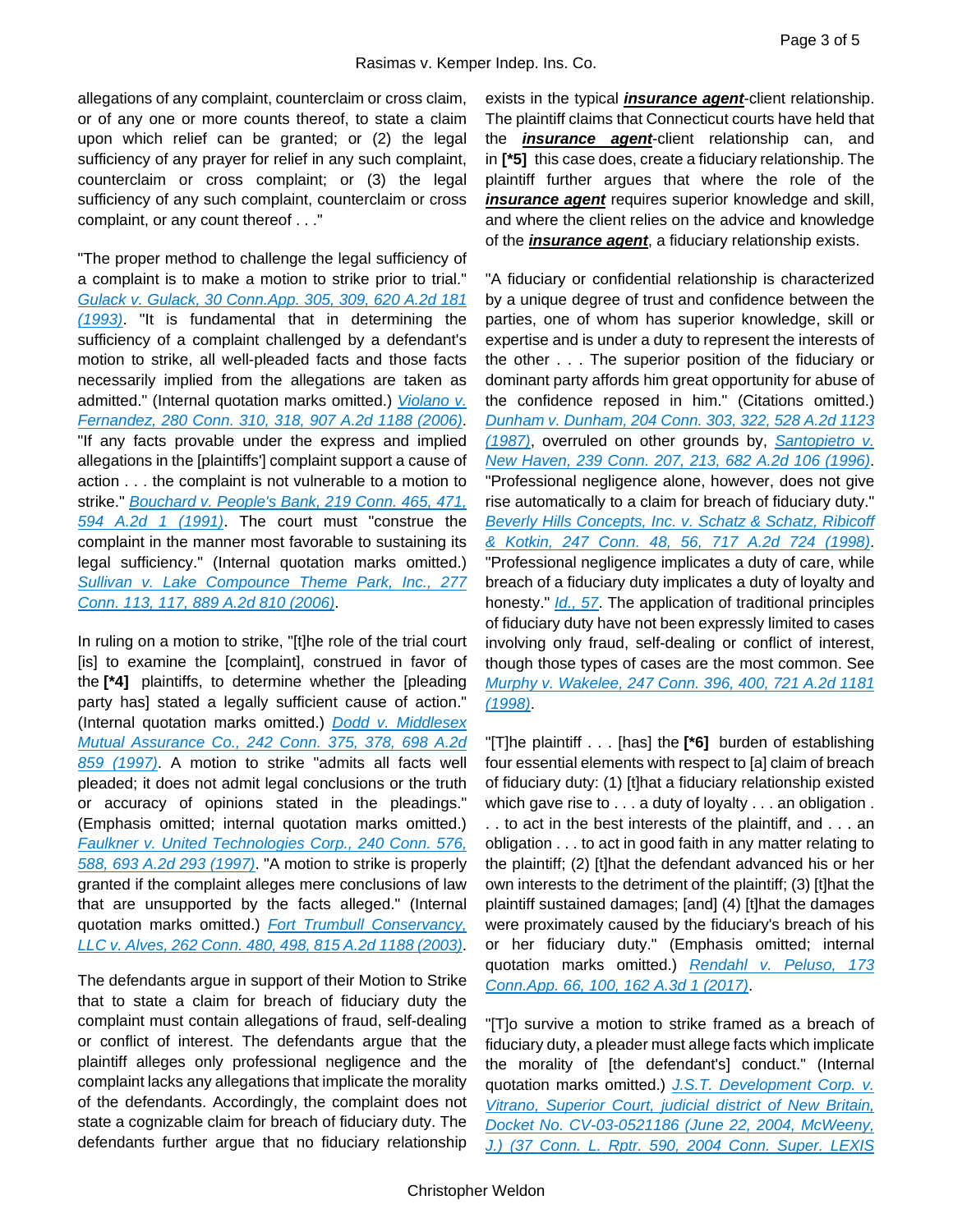*[2136\)](https://advance.lexis.com/api/document?collection=cases&id=urn:contentItem:4D8F-XRR0-0039-40PY-00000-00&context=1000516)*. With respect to the relationship between an *insurance agent* and a client, a number of Superior Court judges have held that "[b]ecause of the increasing complexity of the insurance industry **[\*7]** and the specialized knowledge required to understand all of its intricacies, the relationship between the *insurance agent* and his client is often a fiduciary one." (Internal quotation marks omitted.) *[Thompson & Peck v. Reliance](https://advance.lexis.com/api/document?collection=cases&id=urn:contentItem:4G7P-CD40-0039-43DD-00000-00&context=1000516)  [Ins. Co., Superior Court, judicial district of New Haven,](https://advance.lexis.com/api/document?collection=cases&id=urn:contentItem:4G7P-CD40-0039-43DD-00000-00&context=1000516)  [Docket No. CV-99-0267491, 2005 Conn. Super. LEXIS](https://advance.lexis.com/api/document?collection=cases&id=urn:contentItem:4G7P-CD40-0039-43DD-00000-00&context=1000516)  [1153 \(April 28, 2005, Tanzer, J.\)](https://advance.lexis.com/api/document?collection=cases&id=urn:contentItem:4G7P-CD40-0039-43DD-00000-00&context=1000516)*; *[Putnam Resources v.](https://advance.lexis.com/api/document?collection=cases&id=urn:contentItem:3RX4-C6J0-003D-84WP-00000-00&context=1000516)  [Frenkel & Co., Superior Court, judicial district of](https://advance.lexis.com/api/document?collection=cases&id=urn:contentItem:3RX4-C6J0-003D-84WP-00000-00&context=1000516)  [Stamford-Norwalk, Docket No. CV-92-0123838 \(July 20,](https://advance.lexis.com/api/document?collection=cases&id=urn:contentItem:3RX4-C6J0-003D-84WP-00000-00&context=1000516)  [1993, Lewis, J.\) \(9 Conn. L. Rptr. 420, 1993 Conn. Super.](https://advance.lexis.com/api/document?collection=cases&id=urn:contentItem:3RX4-C6J0-003D-84WP-00000-00&context=1000516)  [LEXIS 1851\)](https://advance.lexis.com/api/document?collection=cases&id=urn:contentItem:3RX4-C6J0-003D-84WP-00000-00&context=1000516)*; see *[Pitts v. Carabillo, Superior Court,](https://advance.lexis.com/api/document?collection=cases&id=urn:contentItem:40G9-8SC0-0039-452G-00000-00&context=1000516)  [judicial district of Danbury, Docket No. CV-99-0334727,](https://advance.lexis.com/api/document?collection=cases&id=urn:contentItem:40G9-8SC0-0039-452G-00000-00&context=1000516)  [2000 Conn. Super. LEXIS 1308 \(May 22, 2000, Carroll,](https://advance.lexis.com/api/document?collection=cases&id=urn:contentItem:40G9-8SC0-0039-452G-00000-00&context=1000516)  [J.\)](https://advance.lexis.com/api/document?collection=cases&id=urn:contentItem:40G9-8SC0-0039-452G-00000-00&context=1000516)* (denying motion to strike alleging breach of fiduciary duty of insurance broker.); *[Wyrick v. Stone Agency,](https://advance.lexis.com/api/document?collection=cases&id=urn:contentItem:4RSC-93R0-TX4N-G05T-00000-00&context=1000516)  [Superior Court, judicial district of Hartford, Docket No.](https://advance.lexis.com/api/document?collection=cases&id=urn:contentItem:4RSC-93R0-TX4N-G05T-00000-00&context=1000516)  [CV-05-4014927 \(January 18, 2008, Wagner, J.\)\(44](https://advance.lexis.com/api/document?collection=cases&id=urn:contentItem:4RSC-93R0-TX4N-G05T-00000-00&context=1000516)  [Conn. L. Rptr. 801, 2008 Conn. Super. LEXIS 114\)](https://advance.lexis.com/api/document?collection=cases&id=urn:contentItem:4RSC-93R0-TX4N-G05T-00000-00&context=1000516)* (finding plaintiffs provided sufficient evidence to show . . . a unique degree of trust and confidence between the parties, one of whom [has] superior knowledge, skill or expertise and is under a duty to represent the interests of the other [internal quotation marks omitted]).

The *insurance agent*-client relationships which give rise to **[\*8]** a fiduciary duty and those which are merely professional in nature are distinguished by the conduct of the parties. "[W]here the agent holds himself out as a consultant and counselor . . . and is acting as a specialist," and where the client trusts and relies on the agent as a specialist, a fiduciary duty is present. (Internal quotation marks omitted.) *[Putnam Resources v. Frenkel](https://advance.lexis.com/api/document?collection=cases&id=urn:contentItem:3RX4-C6J0-003D-84WP-00000-00&context=1000516)  [& Co., Superior Court, judicial district of Stamford-](https://advance.lexis.com/api/document?collection=cases&id=urn:contentItem:3RX4-C6J0-003D-84WP-00000-00&context=1000516)[Norwalk at Stamford, Docket No. CV-92-0123838, 1993](https://advance.lexis.com/api/document?collection=cases&id=urn:contentItem:3RX4-C6J0-003D-84WP-00000-00&context=1000516)  Conn. Super. LEXIS [1851 \(July 20, 1993, Lewis, J.\)](https://advance.lexis.com/api/document?collection=cases&id=urn:contentItem:3RX4-C6J0-003D-84WP-00000-00&context=1000516)* The Connecticut Supreme Court has specifically refused to define "a fiduciary relationship in precise detail and in such a manner as to exclude new situations, choosing instead to leave the bars down for situations in which there is a justifiable trust confided on one side and a resulting superiority and influence on the other." (Internal quotation marks omitted.) *[Alaimo v. Royer, 188 Conn. 36,](https://advance.lexis.com/api/document?collection=cases&id=urn:contentItem:3RX4-15N0-003D-82FJ-00000-00&context=1000516)  [41, 448 A.2d 207 \(1982\)](https://advance.lexis.com/api/document?collection=cases&id=urn:contentItem:3RX4-15N0-003D-82FJ-00000-00&context=1000516)*. "[C]ourts have characterized the issue of whether or not a fiduciary relationship exists between an insured and an insurance broker as a question of fact." *[Putnam Resources v. Frenkel & Co.,](https://advance.lexis.com/api/document?collection=cases&id=urn:contentItem:3RX4-C6J0-003D-84WP-00000-00&context=1000516)  [supra, 9 Conn. L. Rptr. 422, 1993 Conn. Super. LEXIS](https://advance.lexis.com/api/document?collection=cases&id=urn:contentItem:3RX4-C6J0-003D-84WP-00000-00&context=1000516)  [1851](https://advance.lexis.com/api/document?collection=cases&id=urn:contentItem:3RX4-C6J0-003D-84WP-00000-00&context=1000516)*.

In reviewing the allegations set forth in plaintiff's breach of fiduciary duty claim in the manner most favorable to sustaining its legal sufficiency, this Court finds that the plaintiff has sufficiently **[\*9]** plead a claim for breach of fiduciary duty. Accordingly, defendant's Motion to Strike Count Six of the Complaint is denied.

Defendants have also moved to strike the plaintiff's claim for exemplary damages in her prayer for relief on the grounds such claim is insufficiently plead. Our Connecticut Supreme Court has "consistently stated that [i]n order to award punitive or exemplary damages, evidence must reveal a reckless indifference to the rights of others or an intentional and wanton violation of those rights." (Internal quotation marks omitted.) *[Berry v.](https://advance.lexis.com/api/document?collection=cases&id=urn:contentItem:3RX4-0720-003D-83B4-00000-00&context=1000516)  [Loiseau, 223 Conn. 786, 811, 614 A.2d 414 \(1992\)](https://advance.lexis.com/api/document?collection=cases&id=urn:contentItem:3RX4-0720-003D-83B4-00000-00&context=1000516)*. "Although some cases speak [of punitive damages] instead of exemplary damages, the same test is invoked and there can be little doubt that the two terms are merely alternate labels for the same remedy." *[Alaimo v. Royer,](https://advance.lexis.com/api/document?collection=cases&id=urn:contentItem:3RX4-15N0-003D-82FJ-00000-00&context=1000516)  [supra, 188 Conn. 42](https://advance.lexis.com/api/document?collection=cases&id=urn:contentItem:3RX4-15N0-003D-82FJ-00000-00&context=1000516)*; see also *[United Aircraft Corporation](https://advance.lexis.com/api/document?collection=cases&id=urn:contentItem:3RX4-2390-003D-823D-00000-00&context=1000516)  [v. International Assn. of Machinists, 161 Conn. 79, 106,](https://advance.lexis.com/api/document?collection=cases&id=urn:contentItem:3RX4-2390-003D-823D-00000-00&context=1000516)  [285 A.2d 330 \(1971\)](https://advance.lexis.com/api/document?collection=cases&id=urn:contentItem:3RX4-2390-003D-823D-00000-00&context=1000516)* ("punitive or exemplary damages"); *[Triangle Sheet Metal Works, Inc. v. Silver, 154 Conn.](https://advance.lexis.com/api/document?collection=cases&id=urn:contentItem:3RX4-2C60-003D-83J9-00000-00&context=1000516)  [116, 127, 222 Conn. A.2d 220 \(1966\)](https://advance.lexis.com/api/document?collection=cases&id=urn:contentItem:3RX4-2C60-003D-83J9-00000-00&context=1000516)* ("punitive or exemplary damages").

A breach of fiduciary duty may warrant an award of exemplary damages. Breach of fiduciary duty is a tort and punitive damages may result from a breach of fiduciary duty. See *[Rendahl v. Peluso, supra, 173 Conn.App. 100-](https://advance.lexis.com/api/document?collection=cases&id=urn:contentItem:5NDT-74M1-F04C-5005-00000-00&context=1000516) [01](https://advance.lexis.com/api/document?collection=cases&id=urn:contentItem:5NDT-74M1-F04C-5005-00000-00&context=1000516)*. Because an award of punitive damages may arise from a breach of fiduciary duty an award of attorneys fees is not a matter of right. "Whether any award is to be made and the amount thereof **[\*10]** lie within the discretion of the trial court, which is in the best position to evaluate the particular circumstances of a case." (Internal quotation marks omitted.) *[LaMontagne v. Musano, Inc., 61](https://advance.lexis.com/api/document?collection=cases&id=urn:contentItem:41TW-6P40-0039-41GJ-00000-00&context=1000516)  [Conn.App. 60, 63-64, 762 A.2d 508 \(2000\)](https://advance.lexis.com/api/document?collection=cases&id=urn:contentItem:41TW-6P40-0039-41GJ-00000-00&context=1000516)*. In order for a court to award punitive damages, "the pleadings must allege and the evidence must be sufficient to allow the trier of fact to find that the defendant exhibited a reckless indifference to the rights of others or an intentional and wanton violation of those rights." (Internal quotation marks omitted.) *[Landmark Investment Group, LLC v.](https://advance.lexis.com/api/document?collection=cases&id=urn:contentItem:5H02-8W11-F04C-5029-00000-00&context=1000516)  [CALCO Construction & Development Co., 318 Conn.](https://advance.lexis.com/api/document?collection=cases&id=urn:contentItem:5H02-8W11-F04C-5029-00000-00&context=1000516)  [847, 878, 124 A.3d 847 \(2015\)](https://advance.lexis.com/api/document?collection=cases&id=urn:contentItem:5H02-8W11-F04C-5029-00000-00&context=1000516)*.

In reviewing the allegations set forth in plaintiff's breach of fiduciary duty claim alleged in Count Six, and its corresponding claim for exemplary damages, this Court finds that plaintiff has sufficiently plead a claim for breach of fiduciary duty that would warrant a claim for exemplary